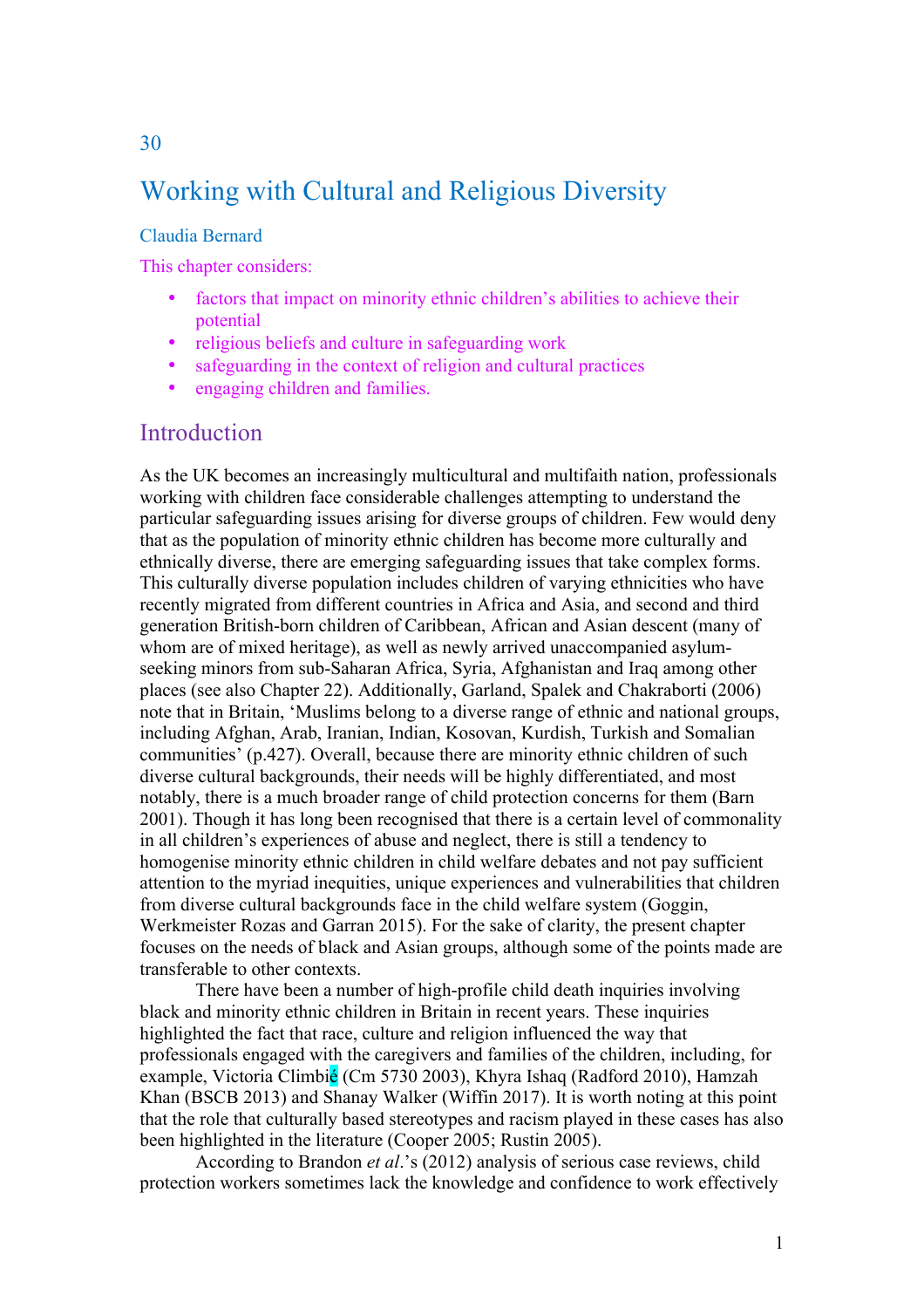with families from different cultures and religions. Typically, there is a lack of critical assessment of race, as well as a lack of a critical look at the role that religion and culture play in the lives of minority ethnic families. This can lead to professionals overlooking or not understanding the situations that may put children at risk (Bhatti-Sinclair and Price 2015; Hutchinson *et al*. 2015; Sidebotham *et al*. 201l; Turney 2016). In light of this, it has been suggested that for some professionals, the desire to be culturally sensitive can result in not questioning taken-for-granted assumptions or stereotypes. This may result in an acceptance of lower standards of care (NSPCC 2014). In essence, because there are anxieties about engaging with 'race' or cultural issues, these can often present barriers to addressing the child protection issues arising for black and ethnic minority children.

In this chapter, I will explore some of the issues that arise for minority ethnic children and young people and their carers in the child protection system. Specifically, my goal here is to explore the broader issues affecting minority ethnic children exposed to different types of harm and parenting behaviours. I look particularly at some of the safeguarding concerns for minority ethnic children and signpost some of the primary factors that have an impact on parental behaviours and responses. Furthermore, I emphasise some of the intersecting dynamics of culture and religion to illuminate some of the challenges and opportunities for practitioners to engage in effective helping relationships with minority ethnic families when children need to be safeguarded from harmful practices. The chapter concludes with some thoughts on the knowledge, skills and tools needed for responsive intervention with minority ethnic children and their families.

## Factors that impact on minority ethnic children's abilities to achieve their potential

Children from minority ethnic backgrounds face particular difficulties because they are typically members of socially disadvantaged groups. As described in Chapter 28, factors such as poverty, poor housing and unemployment make parenting challenging irrespective of race or culture. However, studies have overwhelmingly identified that minority ethnic children are more likely to be:

- living in families affected by factors caused by structural inequalities, such as household poverty
- with parents who are unemployed or working in low-paid, zero hours contract jobs
- living in economically deprived neighbourhoods
- experiencing food insecurity and financial worries.

All of these have detrimental effects on children's health and wellbeing (Barnard and Turner 2011; Bywaters *et al*. 2015 [**AQ**]; Hirsch 2007, RCPCH and CPAG 2017; see also Chapter 28).

Some authors suggest that because children from certain ethnic minority groups (e.g. African, Bangladeshi, Caribbean and Pakistani) are disproportionately affected by material deprivation (Jivraj and Khan 2013; Modood and Berthoud 1997), parents from these groups struggle to adequately care for their children, thus elevating the risk of child welfare interventions (Barn 2001; Bywaters *et al*. 2016; Stokes and Schmidt 2011). This is not to imply that all minority ethnic parents from materially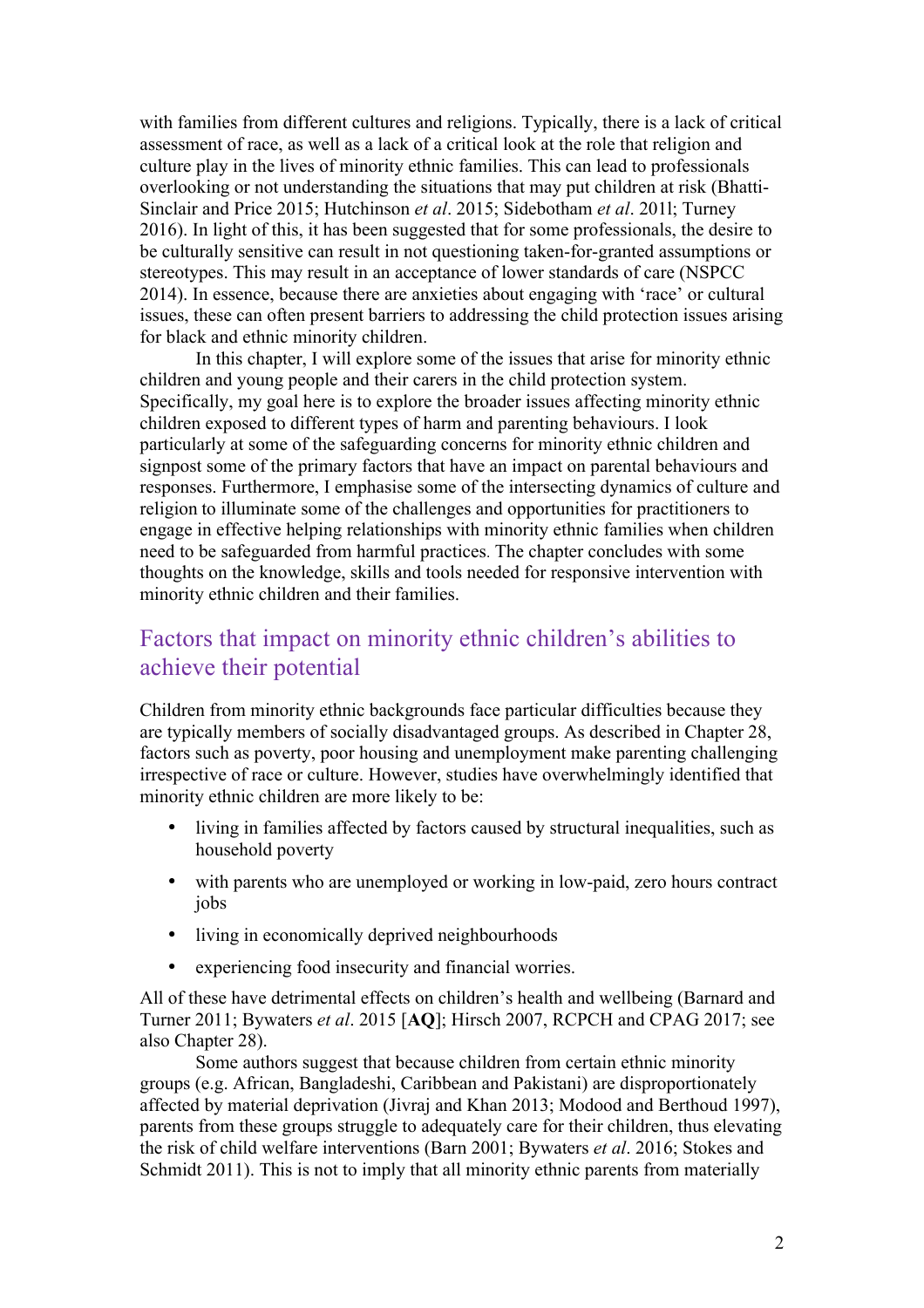deprived backgrounds will provide poor parental care to their children. On the contrary, what I suggest is that for some parents from these groups, poverty and economic stressors mean that they are more likely to suffer from physical and mental health difficulties, which has major consequences for the quality of life for families (Bellis *et al*. 2014). Clearly, this is a major factor in parenting difficulties (RCPCH and CPAG 2017; Stock *et al*. 2017). Additionally, research suggests that some of these parents will be less able to help their children navigate the school system (Hirsch 2007). For instance, some parents may not have English as their first language so may have difficulties communicating, whilst some who were not born and raised in the UK would not have gone through the education system themselves so have little understanding of how it works and may not feel confident to get involved in their child's school (see also Chapter 9).

Many studies have also highlighted that minority ethnic children disproportionately face a range of childhood stressors, including:

- being exposed to domestic violence
- parental mental health difficulties
- parental substance and alcohol misuse
- peer-on-peer abuse and gun and knife crime
- risks of physical and sexual violence from living in gang-affected neighbourhoods (Beckett et al. 2013; Bernard 2016; Keating and Brown 2016; Pearce 2011, 2014 [AQ]; Pearce et al. 2009 [AQ]; Thiara and Gill 2012)
- that some minority ethnic children are subjected to human trafficking for domestic servitude or sexual exploitation (Bokhari 2009; Gupta 2016; NCA 2017; Stobart 2006; see also Chapters 21 and 22).

These findings point to the importance of recognising how all of these factors will have a major bearing on children's abilities to achieve their full potential. Of particular consequence is that minority ethnic children's exposure to adverse childhood experiences elevates the risk of physical and mental ill-health problems in adulthood (Bellis *et al*. 2014; Bywaters *et al*. 2016). It is therefore imperative for practitioners to have a critical understanding of the role that structural inequalities have in significantly increasing minority ethnic children's vulnerabilities and, most importantly, limit their opportunities to grow up in a safe environment.

The issue of the effects of racism on parenting and minority ethnic children's psychological wellbeing is also being given increasing attention. Research has suggested that racism and racial discrimination can undermine some parents' capacity to parent well because of the stressors created (Bécares, Nazroo and Kelly 2015). Gunaratnam (2014) reminds us that 'racism blights and complicates childhood and parenting and we know little about the corrosive damage of the long-term effects of living with racism on children'. Additionally, findings from the Millennium Cohort Study, which included mothers of Black Caribbean, Black African, Bangladeshi, Pakistani and Indian backgrounds, reported that their experience of racism affected the physical and mental health of their children (Kelly, Bécares and Nazroo 2013). This study found compelling evidence linking racism with poorer health and development in children, and highlighted that children living in areas where the mothers described racism as commonplace were more likely to have social and emotional difficulties and perform worse in tests at school (Kelly *et al*. 2013). Furthermore, Kelly *et al*. (2013) found that children with mothers who had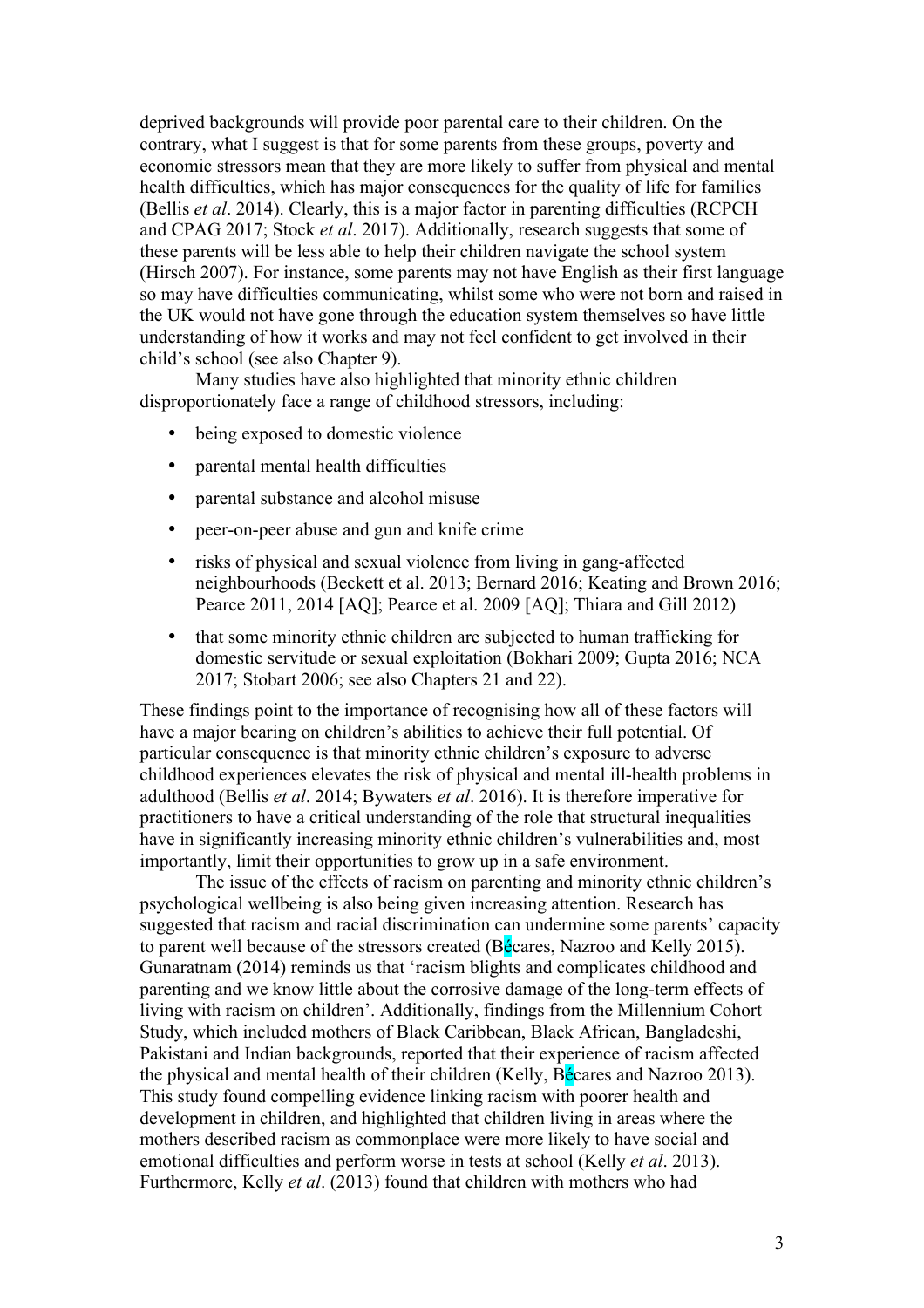experienced racism first hand were around one-and-a-half times more likely to be obese than children of mothers who had not. The key message here is that minority ethnic children have to navigate a world where racialised microaggression is part of their daily lived reality. For example, some commentators have noted that black boys in particular are confronted with subtly communicated messages that demonise them, which means that by the time they reach adolescence, they have already internalised the idea that some people may view them as a threat and will respond to them with fear (Cushion, More and Jewell 2011; Sellers *et al*. 2006; Wright Maylor and Becker 2016). Perhaps more importantly, these findings reinforce the salience of understanding the conditions of minority ethnic children's daily lives and should be an essential focus for practice interventions. For this reason, some commentators argue that racism creates a pernicious undermining of children's emotional and psychological wellbeing (Kogan *et al*. 2015). At the same time, for minority ethnic children, any maltreatment they experience in the familial environment takes place in a societal context that stigmatises their identities, marginalises their experiences and fosters a racialised deficit-perspective of their families (Bernard 2002). In short, not only are minority ethnic children exposed to multiple forms of maltreatment, but their abuse experiences are made even more difficult because they have to make sense of them in a context in which they are also dealing with race-related stressors (Bernard 2002).

Yet the concept of how minority ethnic parents enable their children to deal with racism and Islamaphobia is under-examined in research (Gunaratnam 2014). It has to be recognised that in functioning families, emotionally responsive parents will have a key role to play in mitigating the effects of racism on their children (Threlfall 2016 [**AQ**]). It is worth noting here that supportive parents or other significant trusted adults may be effective in boosting the resilience among minority ethnic children experiencing difficulties (Das 2010; Kogan *et al*. 2015). As such, recognition of these factors is essential for elucidating the nuances of parental care and support for minority ethnic children. Consideration of the factors that interplay enables practitioners to better understand the strategies families may use to resist oppression and help their children navigate racially hostile environments. To this end, in order to undertake effective assessments of families' functioning, it is essential to understand how parents utilise their cultural knowledge to help their children build resilience for dealing with racism.

#### Religious beliefs and culture in safeguarding work

In this section, I consider some issues concerned with the intersection of culture and religious beliefs in the context of safeguarding. As well as illuminating the beneficial role that religion and faith play in families' daily lives, I will also identify the particular safeguarding concerns that arise for some groups of minority ethnic children as a consequence of practices rooted in cultural and religious beliefs.

The beneficial effects of religion and faith for some children and their families are widely recognised. As a number of commentators have noted, religion and faith may be a key reference point for families, playing a major role in their daily lives and essentially functioning as a source of resiliency (Ashencaen Crabtree, Husain and Spalek 2008; Benavides 2017; Furness and Gilligan 2010b [**AQ**]; Pathan 2016). It is therefore important not to underestimate that for some practising members of religious faiths, formal places of worship can offer practical help and support for parents who are struggling and may provide a buffer for chronic stressors which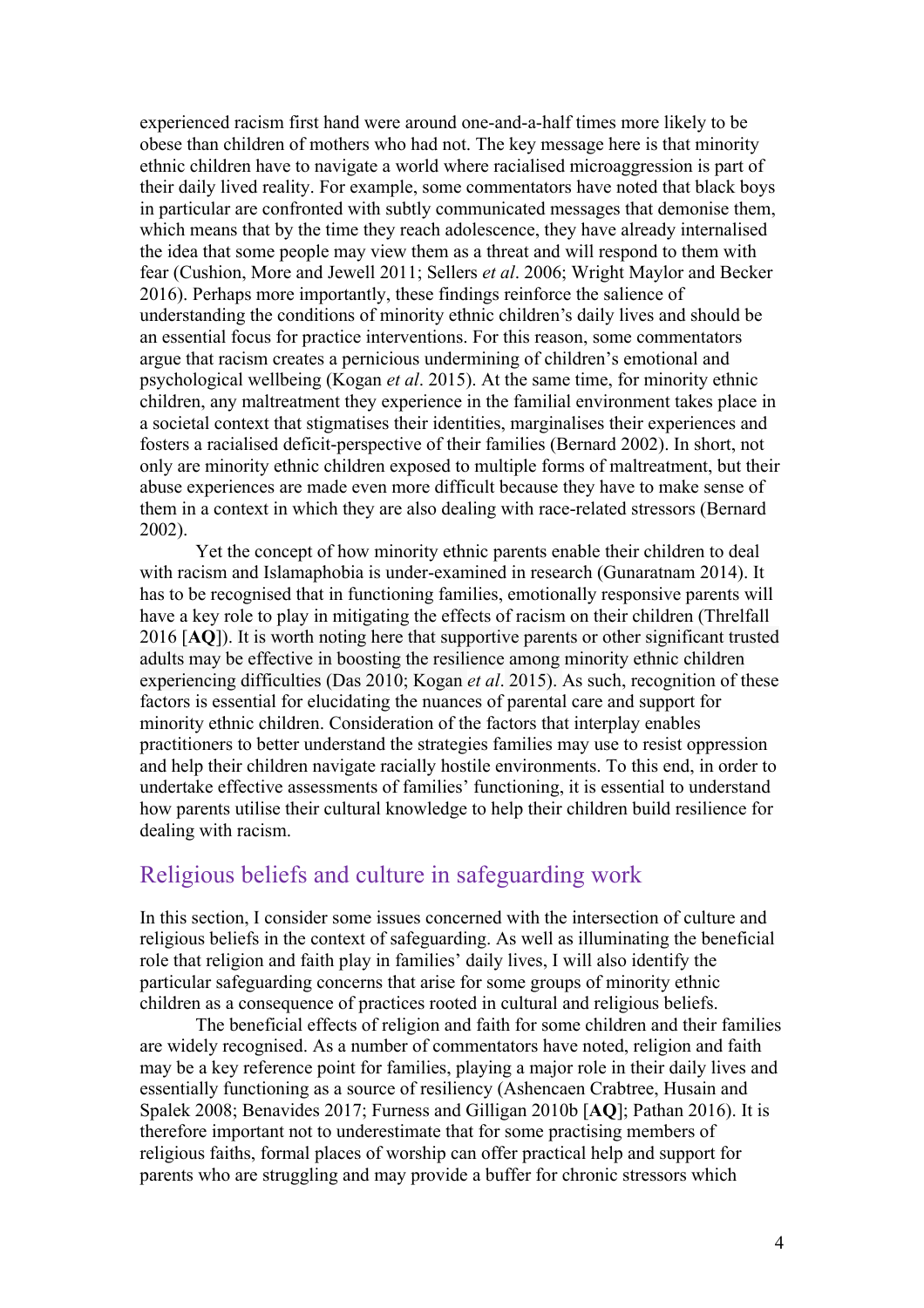enhances psychological functioning (Al-Krenawi 2016; Butler-Barnes *et al*. 2016; Hodge 2017). Bowen-Reid and Harrell (2002), note that places of worship can provide important social support and some minority ethnic families may see them as a place of safety and connection, and as a place in which to deal with race-related stressors.

Moreover, membership of a religious congregation can give direction and provide a sense of community, with opportunities for involvement in positive environments, which play a critical role in cushioning the adverse effects of racism and discrimination (Suárez and Lewis 2013; Willis 2006). Research suggests that religion and faith can provide a sanctuary from the subtle racial microaggressions that are common experiences for minority ethnic families (Willis 2006). For some groups of minority ethnic families, their religion powerfully shapes their ethnic identity and fosters cultural pride as members of a particular community in a social environment where they may feel excluded or marginalised. Furness and Gilligan (2010b [**AQ**]) and Scourfield *et al*. (2013) have highlighted the importance of understanding that religion and religious beliefs may be essential facets of an individual's ethnic identity, reflecting their cultural values and contributing to their social status within their communities.

It is also possible that regularly attending a place of worship may provide individuals with a supportive network of friends, and an arena of support outside the family, which could be a protective factor for children (Boynton and Vis 2017). For example, unaccompanied asylum-seeking children may be alone, come from non-English speaking backgrounds, and not know where to get help from, so their first port of call might be a church, mosque or other place of worship. Likewise, for new migrants, parenting in an unfamiliar culture will often be a generally daunting experience. It is suggested that pastors, imams and other religious leaders have a big influence in decisions that parents may make about their children (Hutchinson and O'Leary 2016). Further, for groups with limited access to social capital, formal places of worship can function as an arena to help families build social connections and strong supportive social networks for the challenges they face in their daily lives (see also Chapter 29), and can be sources of motivation for creating positive changes in their children's lives (Furness and Gilligan 2012). Practitioners therefore need to understand how religious beliefs, and in particular membership of a religious congregation, may be a major part of parents' coping resources and help-seeking strategies. In sum, these findings attest to the importance of appreciating the role that religion and faith play in buffering some minority ethnic children and their families from the effects of adversity.

#### Safeguarding in the context of religion and cultural practices

While it is true that religious beliefs and cultural traditions can function as a mediating factor for the racially stressful environments encountered by minority ethnic families, a growing body of evidence has emphasised that they can also increase the risk of distinctive forms of ill-treatment for some children. For example, researchers and campaigners have highlighted harmful practices that raise safeguarding concerns for minority ethnic children, disproportionately affecting girls and including female genital mutilation (Harris 2016; Monahan 2007; Roach and Momoh 2013), child brides and forced marriage (Alijah and Chantler 2015; Gupta 2016), honour-based abuse (Anitha and Gill 2009; Gill and Brah 2014) and breast ironing or breast flattening (Tapscott 2012; Tchoukou 2014). Parents may see these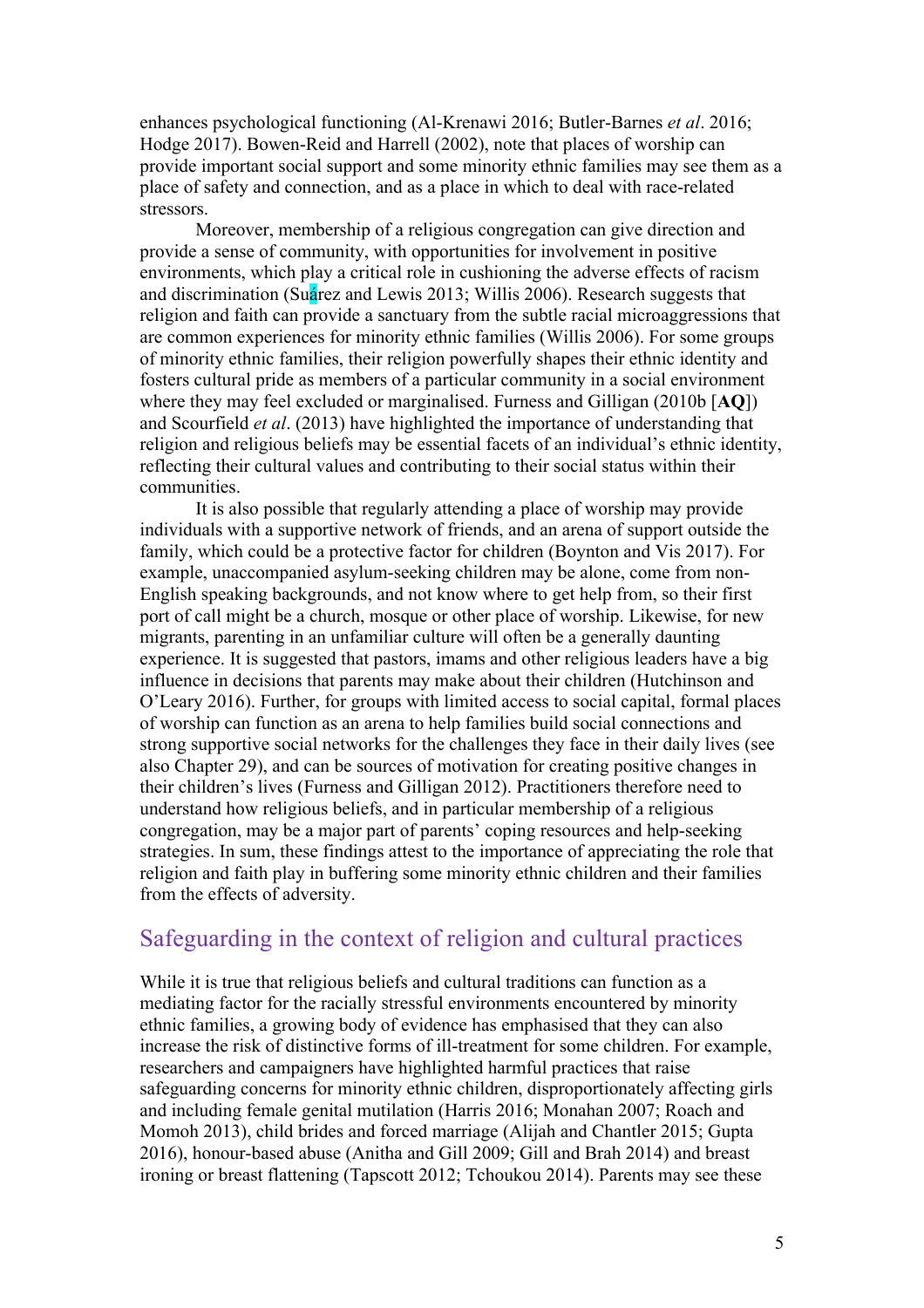cultural practices as rites of passage, or part of identity formation, as well as providing a sense of belonging, and will therefore see their behaviour as meeting their children's cultural needs (Monahan 2007; Roach and Momoh 2013).

Latterly, there has been growing concern about harmful practices where religious beliefs, underpinned by cultural traditions, play a key role in accusations of witchcraft branding or spirit possession (Briggs *et al*. 2011; Costello *et al*. 2013; Dorkenoo, Morrison and McFarlane 2007; Gilligan 2008; Secker 2012; Secker and Rehman 2013; Stobart 2006; Tedam 2016; Tedam and Adjoa 2017). For example, Secker's (2012) assertion that religious beliefs play a key role in increasing witchcraft accusations against children is very pertinent here. As such, it is important to consider how some parents might use religious and cultural beliefs to justify behaviours that are harmful to children. Moreover, AFRUCA (2015) and Tedam and Adjoa (2017) refer to the need for practitioners to understand that some children with disabilities may be scapegoated as parents may believe that they have brought a curse on the family in the form of their disability. In addition, 'children living away from home in private fostering situations as well as in domestic servitude situations may also be scapegoated' (AFRUCA 2015, p.12). As there may be under-reporting of this type of abuse, eliciting a precise picture of what is going on for children will be problematic (Tedam 2016), and research suggests that extended family members may play a critical role in keeping the problem hidden (Secker 2012). It needs to be emphasised that children living in close-knit communities may find it difficult to go outside of their families for help. It is thus important to recognise that, where communities hold attitudes about alleged practices such as spirit possession or witchcraft, parents or other caregivers may strongly believe that they are doing what is best for their children (AFRUCA 2015; Tedam 2016).

A further important area that will bring families into conflict with child protection services is in the use of physical punishment. Child protection data shows that African children, in particular, are disproportionately represented in child protection services for physical abuse. It is suggested that some Christian parents may use the Bible to defend their actions, and indeed may strongly believe that physical chastisement is part of the correct method for raising well-behaved and disciplined children (Frosh 2004; Heimlich 2011). We can see the way these ideas were played out in the case of Shanay Walker, a seven-year-old dual heritage child (her mother is listed as white and her father as an 'ethnic minority' [**AQ**]), who died from a brain injury as a result of the physical violence suffered at the hands of her guardian (her paternal aunt) and her paternal grandmother (Wiffin 2014 [**AQ**]). Both the aunt and grandmother were jailed for child cruelty' [**AQ**]. In the serious case review, reference is made to the possibility that some of Shanay's treatment may have had something to do with the aunt's 'cultural heritage', though the term is never unpacked, so we do not know what it refers to in this instance. Both the aunt and grandmother are of Black Caribbean origin. The aunt's parenting style is referred to as harsh and punitive, and it is noted that she drew on the guidance and support of 'spiritual guardians' from her church to implement a strict parenting style and to discipline Shanay for her 'behavioural and conduct problems'. Despite Shanay repeatedly presenting at school with bruises and other injuries, the professionals involved did not ascertain the actual nature of the aunt's 'strict discipline' methods. Of importance here is that the serious case review emphasised that some congregation members of the church the aunt attended, including the church safeguarding lead, had knowledge of her mistreatment of Shanay but failed to report the mistreatment to children's social care, thus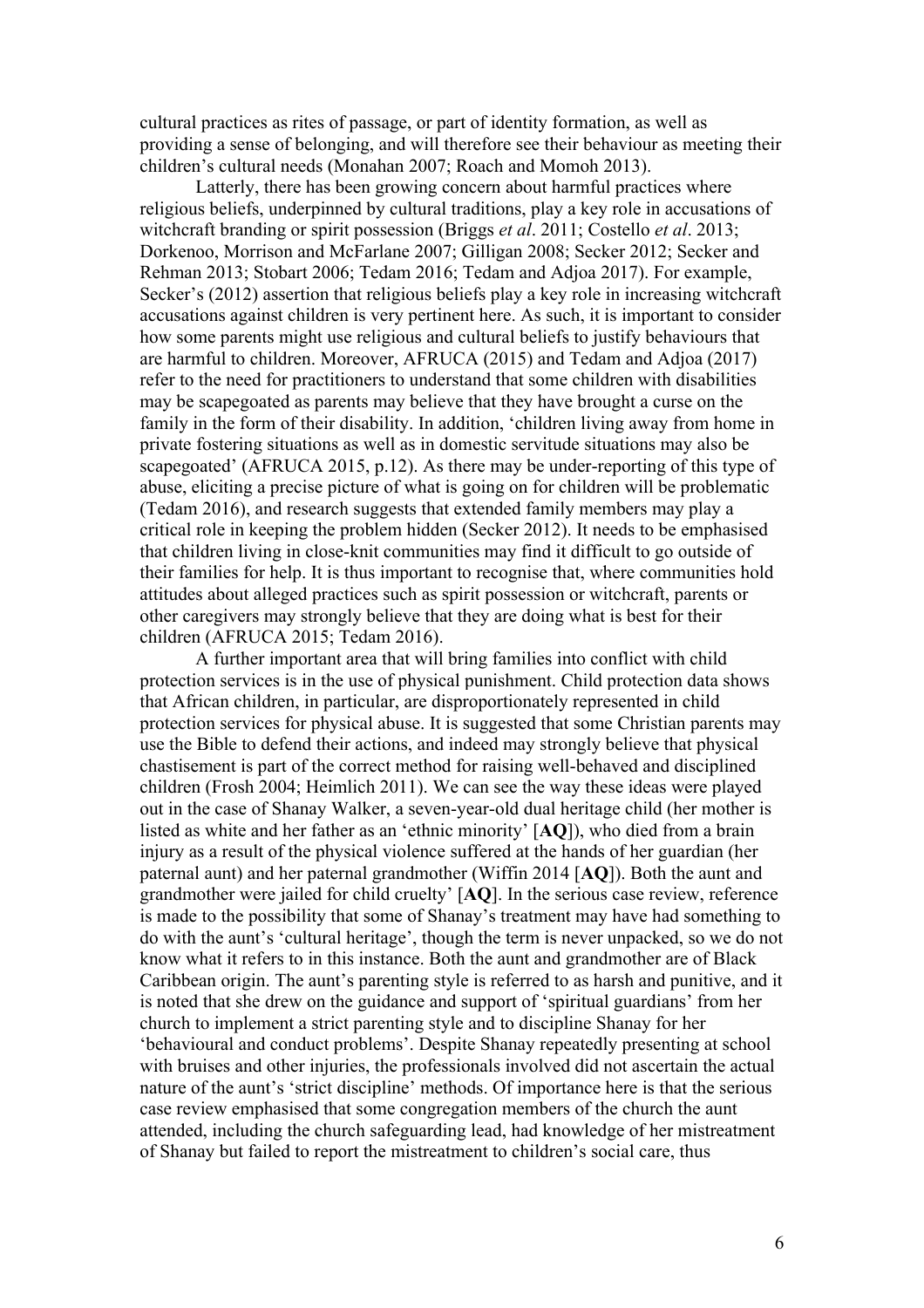condoning the guardian's 'harsh parenting style which included physical disciplining' of this vulnerable little girl.

What is highlighted most powerfully in this situation is that the church did not function as a place of safety for Shanay; its active collusion with the guardian instead placed her at increased risk of significant harm. The serious case review thus concluded that the professional judgements made did not distinguish between 'what constitutes effective approaches to discipline as opposed to punishment' (p.48). Consideration of these issues is extremely important as they have to be balanced against the pervasive negative stereotyping, which contributes to general perceptions that African and African-Caribbean parents have generally more authoritarian parenting styles and are thus seen as more likely to use physical punishment to discipline their children (Laird 2008; Thorburn *et al*. 2000 [**AQ**]). Notwithstanding this view, it should not be assumed that all African or African–Caribbean parents use harsh parenting techniques, and practitioners will ultimately need to engage with and talk to parents concerning the methods they use to discipline their children (AFRUCA 2015; see also Chapter 7).

A final point to note in connection to other forms of maltreatment, such as child sexual abuse, is that for some groups, family honour and reputation may take precedence over children's safety and may silence disclosures of child sexual abuse (Aronson Fontes and Plummer 2010; Gilligan and Akhtar 2006; Humphreys, Atkar and Baldwin 1999, Hutchinson and O'Leary 2016; Sawrikar and Katz 2017). Research shows that Asian children are under-represented in the data on child sexual abuse (Gilligan and Akhtar 2006). It has been suggested that some that Asian families place a high value on preserving family honour, and as a result women and children may be reluctant to talk about sexual abuse outside the family because of the possible ramifications (Humphreys *et al*. 1999; Hutchinson and O'Leary 2016).

It is important to acknowledge here how cultural norms are underpinned by gender-based ideologies that emphasise specific expectations for Asian girls and women (Siddiqui 2013). Appreciation of these issues is fundamental for increasing understandings of the nuances of a patriarchal and paternalistic familial environment for different groups of minority ethnic children. Thus, an intersectional approach provides a framework to capture the connections between myriad forms and manifestations of oppression that coalesce for minority ethnic children. The lens of intersectionality can help to develop insights into the gendered cultural expectations which are at the heart of girls and women's experiences in their families. As Krumer-Nevo and Komem (2015) remind us, whilst it is imperative to understand how cultural beliefs influence parenting, attention also needs to be focused on how cultural norms intersect with gender to frame minority ethnic children's experiences within their families.

### Engaging children and families

What, then, are some of the barriers and facilitators to parental engagement and developing mutually respectful relationships with families? As noted above, there is a broad array of issues that bring religious beliefs and cultural practices into conflict

 $<sup>1</sup>$  Intersectionality refers to the interplay between multiple social categories of gender, race,</sup> class, sexuality, ability and other markers of identity to affect the relational and contextual nature of black people's lived experiences (Crenshaw 1994).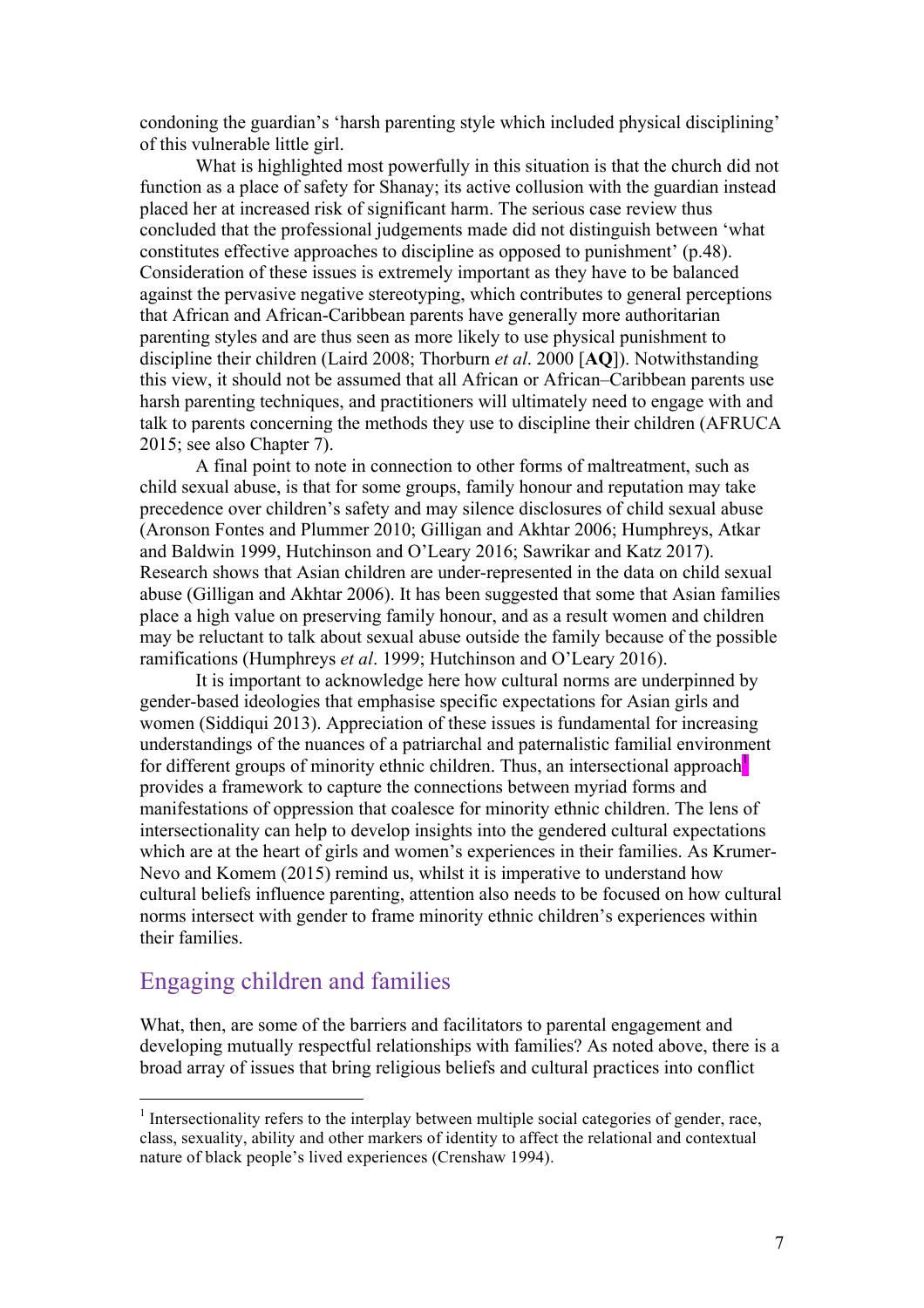between the needs of children and the rights of their parents. When there are child protection concerns, a key issue that practitioners will have to help parents grapple with is how their cultural values may be in conflict with the cultural norms and laws of the majority society. Where parents' child-rearing practices are buttressed by cultural and religious beliefs which are not in line with UK law, making accurate assessments can be complex and challenging (see also Chapters 9 and 10). Barn and Kirton (2015) and Bernard and Thomas (2016) point out that culturally based assumptions about race permeate interventions in social work, which can ultimately lead to inaccurate assessments of risk. Developing an effective helping relationship in situations where parents might use a cultural defence to evade scrutiny presents a number of complexities that practitioners will have to deal with in order to assess indicators of actual or future harm. Social workers, in particular, have to engage parents in difficult conversations, in situations where emotions and anxiety levels will be high, and where there is a strong likelihood of misunderstanding. One obstacle in cultivating effective helping relationships is that professionals' anxieties about engaging with race and cultural issues may present barriers to appropriate interventions for groups of minority ethnic children. It is therefore important to consider how these issues may impact practitioners' abilities to interact with minority ethnic parents and appropriately interpret their experiences, behaviour and coping strategies. Research has indicated that religion and culture significantly influence the ways of understanding and responding to various forms of maltreatment experienced by minority ethnic children (Connolly, Crichton-Hill and Ward 2006; Humphreys *et al*. 1999; Gilligan 2009; Hutchinson and O'Leary 2015 [**AQ**]; Webb, Maddocks and Bongill 2002; Welbourne and Dixon 2015). For example, in situations of neglect, there may be a reluctance to make professional judgements on patterns of parental behaviour when they are deemed to be cultural practices (Brandon *et al*. 2014).

Perhaps most problematic for professionals is how to challenge culturespecific practices that are harmful to children without pathologising all of parents' caregiving practices (Bernard and Gupta 2008; Gilligan 2017; see also Chapter 7). With children and families coming from such diverse cultural backgrounds, practitioners will have to navigate between appropriately assessing risks for children in a cultural context whilst being mindful of risk factors, which may require challenging parents where a cultural defence might be used to justify their actions. Thus, there is the difficult but necessary task of distinguishing between cultural assets that can enhance parents' resourcefulness for caregiving in adverse circumstances, and parenting that is harsh and abusive where parents excuse their behaviour on the grounds of culture. This is an extremely important distinction to be made because not only must practitioners find ways to engage with parents so that they can explain and account for their actions, they must also be sensitive to culture-specific parenting styles. To this end, professionals must be able to subject cultural practices to scrutiny as a necessary part of the assessment process if they are to understand what is going on for children. Regardless of the parents' intent, the child's right not to be harmed is paramount. The statutory framework set out by the Children Act 1989 states that children must be protected from significant harm, and the welfare of the child is paramount. Ultimately, practitioners must be able to confidently unravel and reveal what it is like to be a child living in any given situation, and identify potential risks and protective factors.

A point worth noting here is that despite social work's stated commitment to promoting social justice, it remains the case that there are still anxieties about addressing race and cultural issues in practice interventions (Burman, Smailes and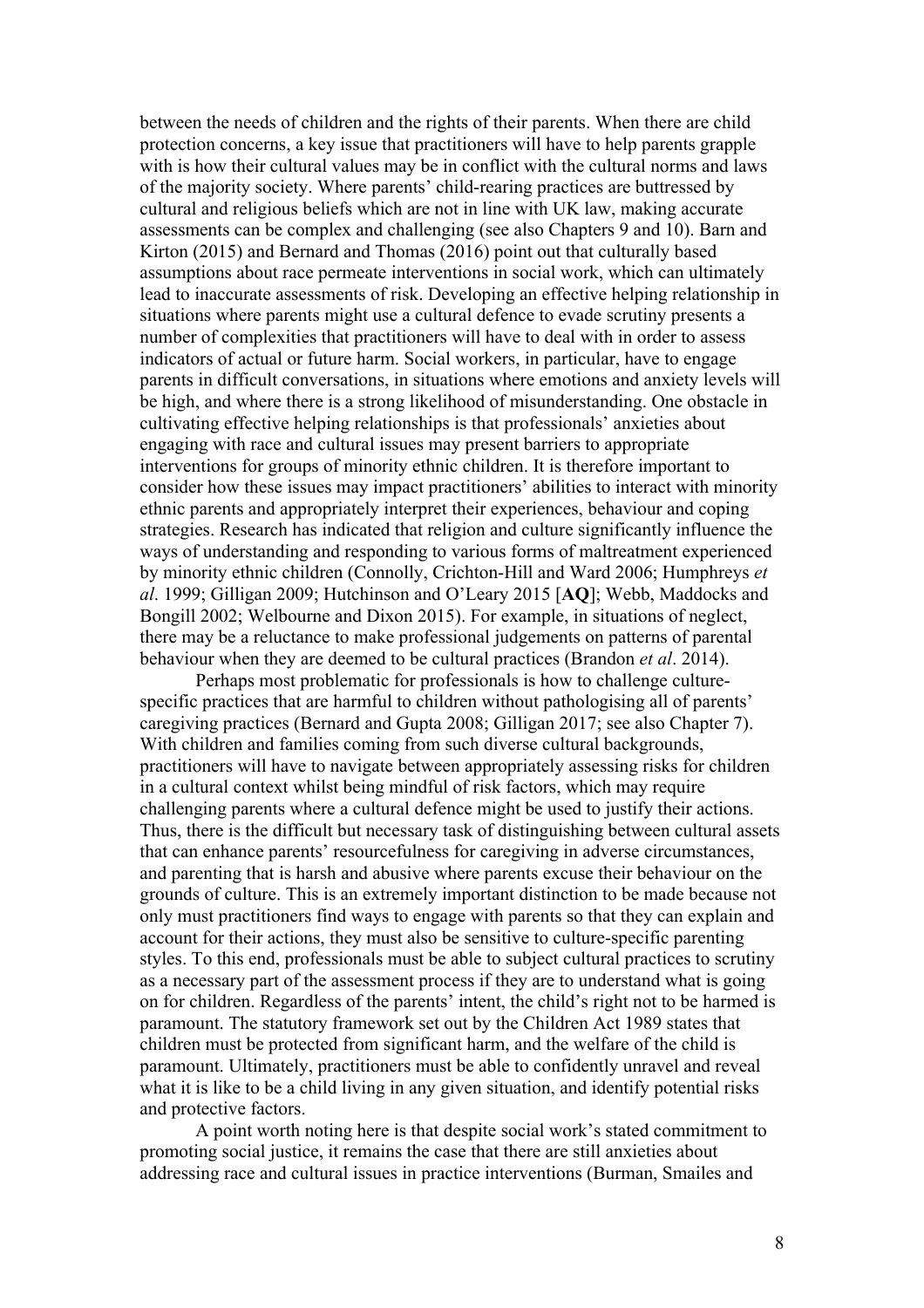Chantler 2004). We need to grapple with the notion that practitioners may be uncomfortable engaging with race, for in order to develop facilitative relationships with children and families, practice must be sensitive to racial and cultural differences, and also be adept at working imaginatively with different parenting practices that may be in conflict with the dominant culture. Indeed, consideration of this factor points to the importance of practitioners receiving the right kind of supervision to develop the skills and knowledge for engaging with the complexities that arise in this area of practice. Therefore, high-quality reflective supervision can help practitioners disentangle race, ethnicity and culture, and most importantly, uncover and work with implicit and explicit assumptions about minority ethnic children and families. In essence, attention must be given to cultivating practice environments that foster discussion of race and cultural issues as understandings of these factors are crucial to interventions that can make a positive difference to the care and protection of vulnerable minority ethnic children.

A further complicating factor is that practitioners may struggle to identify strengths and empathise with the struggles of minority ethnic parents because of preconceived ideas that label these families as deficient. There is a tendency to focus on deficits with minority ethnic families, thus undervaluing the attributes, inner resources, and cultural assets of the family. This focus on deficits may create an obstacle to parental engagement (Bernard and Gupta 2008; see also Chapter 7). Practice models such as Signs of Safety therefore offer useful tools for working with families to keep children safe. A solution-focused approach, Signs of Safety principles can be used to establish constructive working relationships with parents to hold them accountable and focus on strengths as a means of finding solutions (Turnell 2012; see also Chapters 4 and 7). A key element of strengths-focused practice is its capacity for fostering a climate of cooperation between the professional and the family. The basic principle of the Signs of Safety approach is the explicit and careful focus given to the goals of the two key components of the process, namely the family members and the practitioner (Turnell 2012). In particular, it could be helpful for assessing parents' past history, as well as their parenting style, and professionals might be better able to identify elements of strength that might have gone unrecognised. Most importantly, it can help the team supporting the child to find out what is working well, despite the current concerns.

Exploration of the strengths of the family can help to create the sense that there are, in fact aspects of family life and experiences that can be built on to resolve the current difficulty (Bernard and Thomas 2016; see also Chapters 9 and 11). Furthermore, the tools for engaging children can be used to ensure that their voices are at the centre of the assessment (see also Chapters 5 and 6). It allows practitioners to find out from children what they value about their families and what will need to change to ensure their safety. For engagement with the family to take place, they will need to be reassured that the practitioner is bringing a balanced perspective to the situation and is not simply preoccupied with deficits (Bernard and Thomas 2016). In order to develop meaningful relationships of trust with families when working crossculturally, it is vital that professionals are open to questioning their beliefs and assumptions about races and cultures different from their own, to consider how such beliefs might unconsciously bias their views about the caregiving of minority ethnic parents and the familial environments of minority ethnic children. A respectful dialogue is essential to enable culturally sensitive interventions that are empowering and build on families' strengths. Indeed, openness and reflexive thinking is needed to help practitioners be in touch with how culturally deficit thinking, culturally based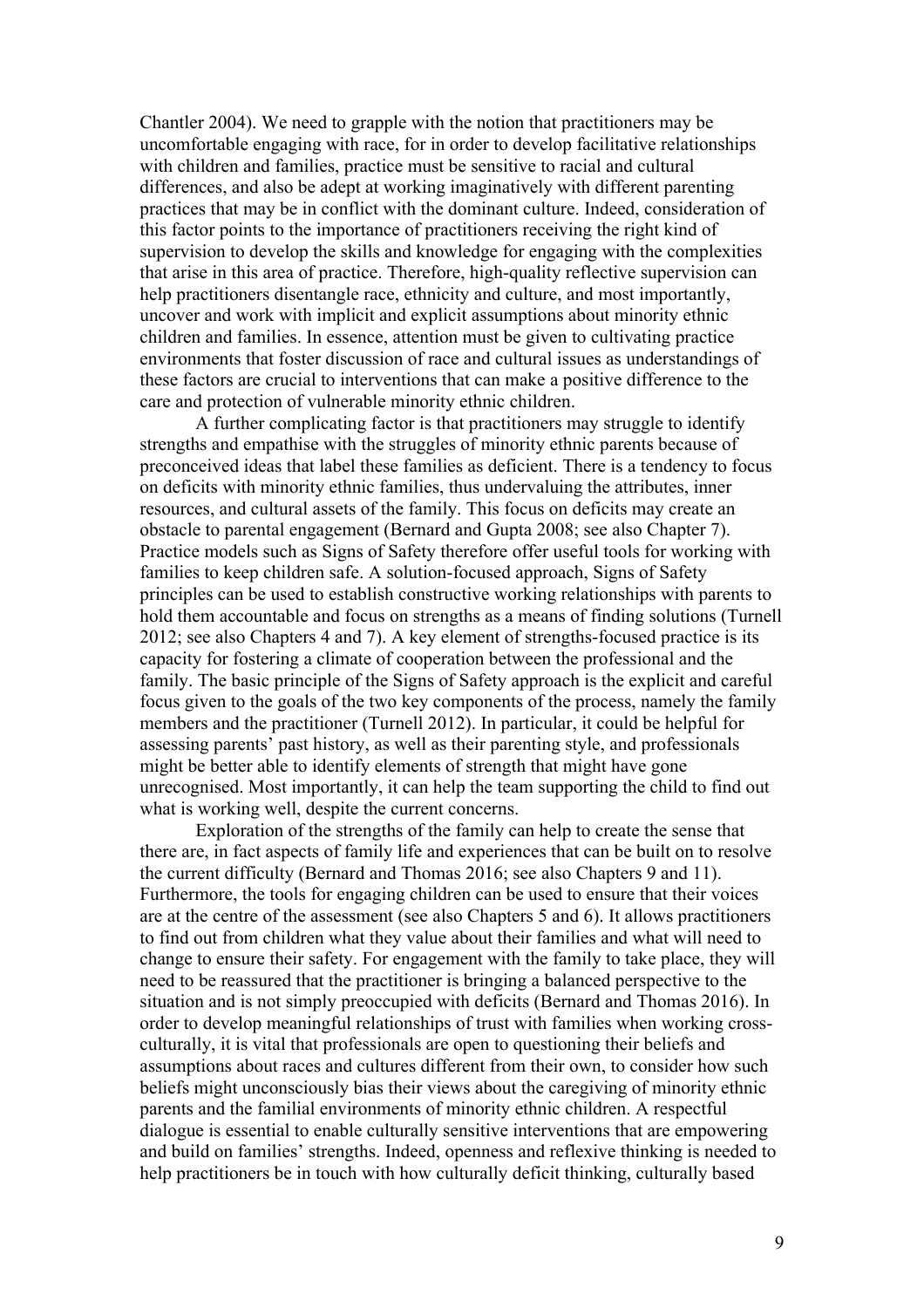stereotypical assumptions, and unconscious and unintentional biases may influence their interventions. Crucially, to ensure that children are protected from harm, professional curiosity and maintaining a position of enquiry is critical for achieving a balance between being culturally sensitive without resorting to forms of cultural relativism (Bernard and Thomas 2016).

#### **Summary**

This chapter has overviewed some key issues regarding safeguarding concerns for minority ethnic children, with particular attention being given to the impact of cultural and religious beliefs. In particular, the chapter has highlighted that minority ethnic children are disproportionately affected by adverse factors created by socio-economic inequalities, coupled with unique forms of abuse that are rooted in religious and cultural beliefs. These various factors present complex challenges concerning thresholds for interventions for child protection. Thus, some groups of minority ethnic children have very complex needs and live in familial contexts which are further exacerbated by their material circumstances. It has been argued that taking account of how culture, religion and race intersect for minority ethnic children will enable professionals to better understand the issues that may surface for this diverse group of children, so that practitioners themselves do not compound inequalities in their interventions. Whilst it is important to further professional understanding of the role of religious beliefs and cultural traditions as sources of resilience for minority ethnic children and their families, it is also necessary to recognise the ways in which they may compound risk and vulnerabilities. In the multiracial, multicultural and multifaith contexts of contemporary Britain, where there is heterogeneity of parenting styles and different cultural beliefs and attitudes towards child-rearing, questions about what is good enough care are brought into sharp focus. For child-centred and culturally sensitive interventions, it is essential that practitioners have the skills, knowledge and confidence for the trust building that is necessary to enable difficult conversations to take place in situations marked by ultimately opposing views about what constitutes harmful behaviour.

### References

AFRUCA (2015) *What is Witchcraft Abuse?* London: AFRUCA.

- Ahmed, S. (2005) What is the evidence of early intervention, preventative services for black and minority ethnic group children and their families? *Practice* 17, 2, 89–102. [**AQ**]
- Alijah, Z. and Chantler, K. (2015) Forced Marriage is a Child Protection Matter. In N. Stanley and C. Humphreys (eds) *Domestic Violence and Protecting Children*. London: Jessica Kingsley Publishers.
- Al-Krenawi, A. (2016) The role of the mosque and its relevance to social work. *International Social Work* 59, 3, 359–367.
- Anitha, S and Gill, A. (2009) Coercion, consent and the forced marriage debate in the UK. *Feminist Legal Studies* 17, 2, 165–184.
- Aronson Fontes, L. and Plummer, C. (2010) Cultural issues in disclosures of child sexual abuse. *Journal of Child Sexual Abuse* 19, 5, 491–518.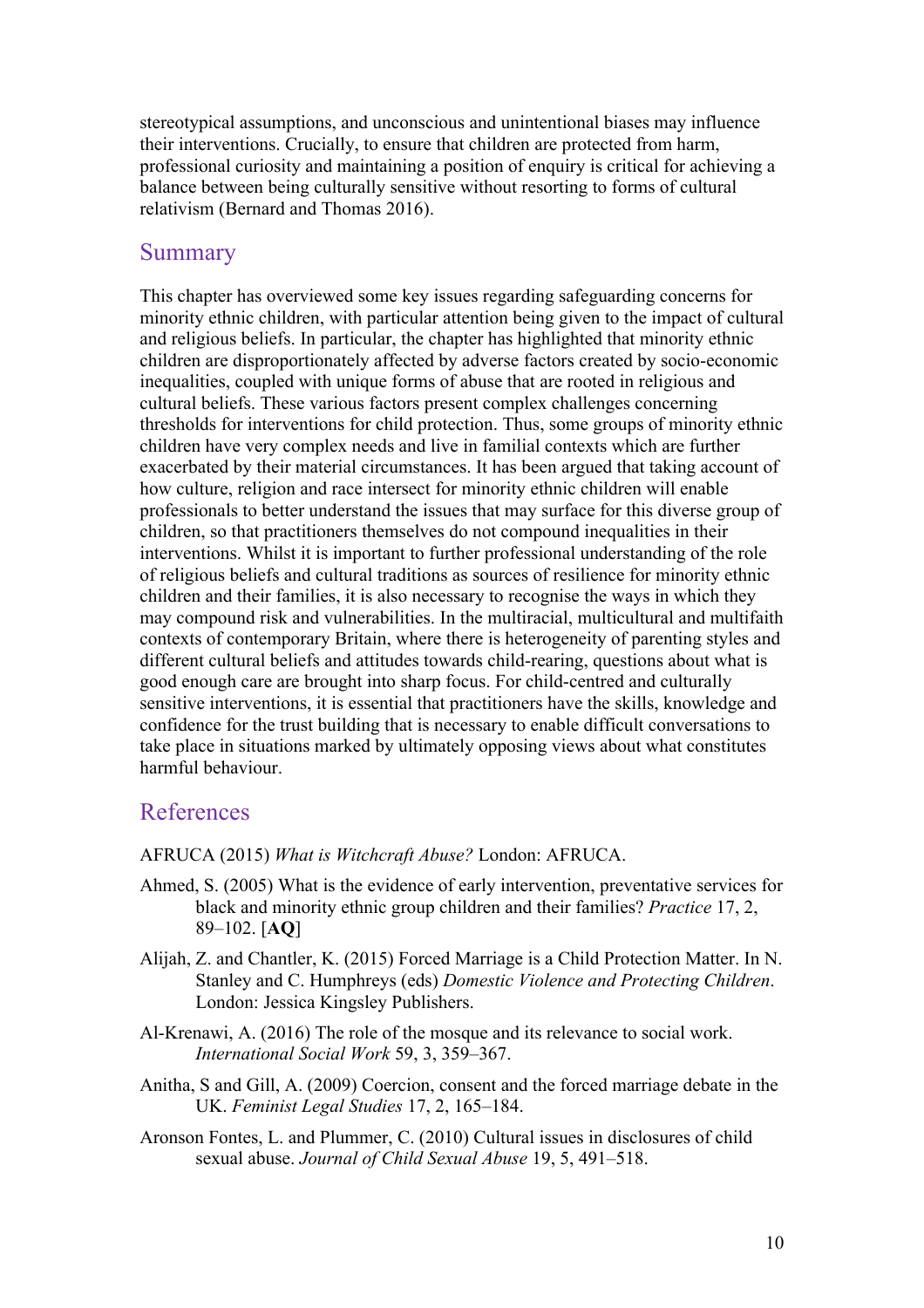- Ashencaen Crabtree, S., Husain, F. and Spalek, B. (2008) *Islam and Social Work: Culturally Sensitive Practice in a Diverse World*. Bristol: Policy Press.
- Asser, S.M. and Swan, R. (1998) Child fatalities from religion-motivated medical neglect. *Pediatrics* 101, 4, 625–629. [**AQ**]
- Barn, R. (2001) *Black Youth on the Margins*. York: Joseph Rowntree Foundation.
- Barn, R. and Kirton, D. (2015) Child Welfare and Migrant Families and Children: A Case Study of England. In M. Skivenes, R. Barn, K. Kriz and T. Poso (eds) *Child Welfare Systems and Migrant Children: A Cross Country Study of Policies and Practice*. Oxford: Oxford University Press.
- Barnard, H. and Turner, C. (2011) *Poverty and Ethnicity: A Review of Evidence*. York: Joseph Rowntree Foundation.
- Bécares, L., Nazroo, J. and Kelly, Y. (2015) A longitudinal examination of maternal, family, and area-level experiences of racism on children's socioemotional development: patterns and possible explanations. *Social Science & Medicine* 142, 128–135.
- Beckett, H., Brody, I., Factor, F., Melrose, M. *et al*. (2013) '*It's Wrong… But You Get Used to It': A Qualitative Study of Gang Associated Sexual Violence, towards, and Exploitation of, Young People in England*. University of Bedfordshire.
- Bellis, M.A., Hughes, K., Leckenby, N., Perkins, C. and Lowey, H. (2014) National household survey of adverse childhood experiences and their relationship with resilience to health-harming behaviors in England. *BMC Medicine* 12, 72.
- Benavides, L. (2017) Spirituality as a Protective Factor for Children and Adolescents. In B.R. Crisp (ed.) *The Routledge Handbook of Religion, Spirituality and Social Work*. London: Routledge.
- Bernard, C. (2002) Giving voice to experiences: parental maltreatment of black children in the context of societal racism. *Child and Family Social Work* 7, 4, 239–251.
- Bernard, C. (2016) Child Sexual Abuse in the Lives of Black Children. In C. Bernard and P. Harris (eds) *Safeguarding Black Children: Good Practice in Child Protection*. London: Jessica Kingsley Publishers.
- Bernard, C. and Gupta, A. (2008) Black African children in the child protection system. *British Journal of Social Work* 38, 3, 476–492.
- Bernard, C. and Thomas, S. (2016) Risk and Safety: A Strengths-Based Perspective in Working with Black Families When There Are Safeguarding Concerns. In C. Williams and M. Graham (eds) *Social Work in a Diverse Society: Transformative Practice with Black and Ethnic Minority Individuals and Communities*. Bristol: Policy Press.
- Bhatti-Sinclair, K. and Price, D. (2015) Evaluation of Serious Case Reviews and Anti-Racist Practice. In C. Williams and M. Graham (eds) *Social Work in a Diverse Society: Transformative Practice with Black and Ethnic Minority Individuals and Communities*. Bristol: Policy Press.
- Bokhari, F. (2009) Falling through the gaps: safeguarding children trafficked into the UK. *Children and Society* 22, 201–211.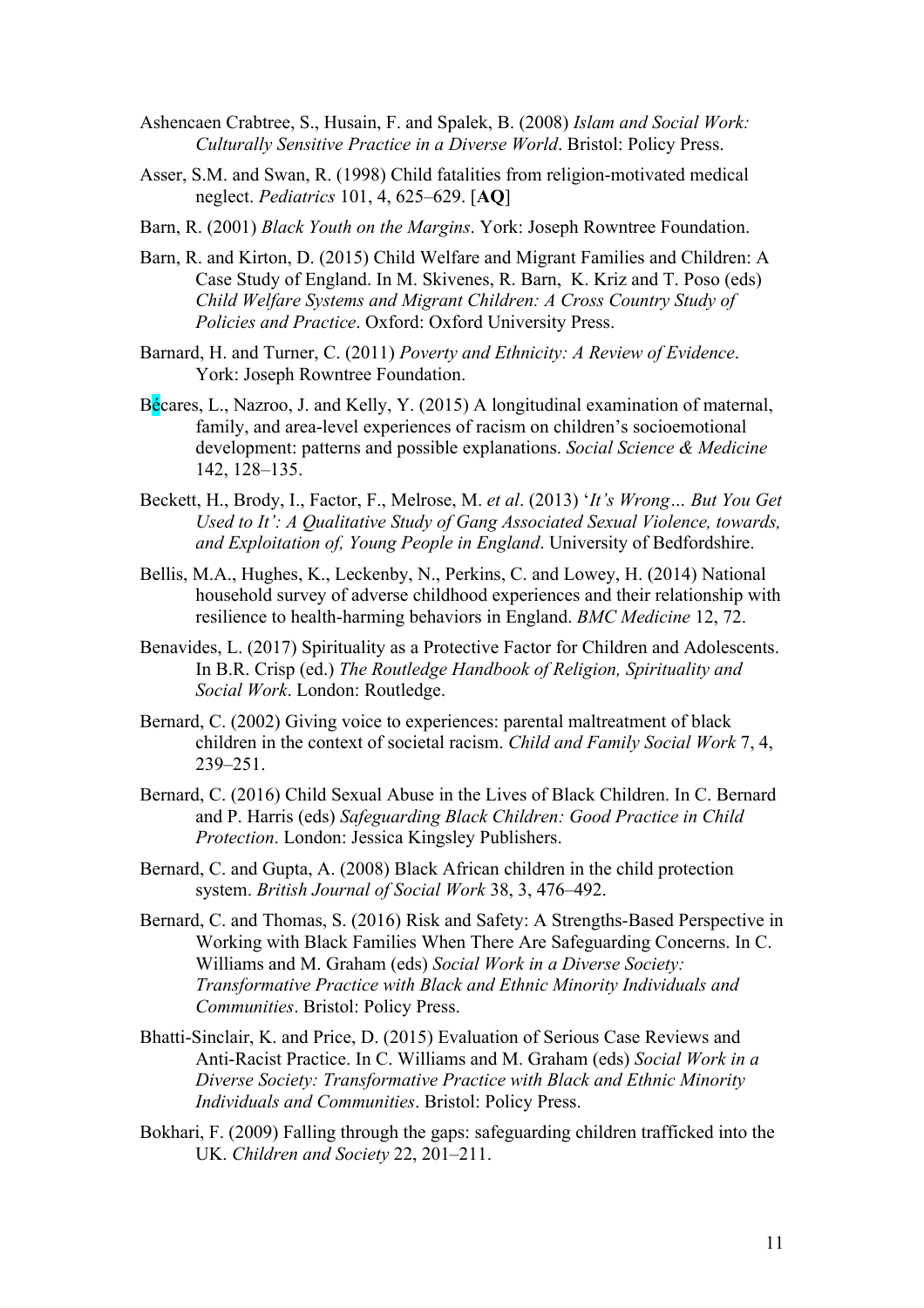- Bowen-Reid, T.L. and Harrell, J.P. (2002) Racist experiences and health outcomes: an examination of spirituality as a buffer. *Journal of Black Psychology* 28, 1, 18– 36.
- Boynton, H.M. and Vis J-A. (2017) Spirituality as a Protective Factor for Children and Adolescents. In B.R. Crisp (ed.) *The Routledge Handbook of Religion, Spirituality and Social Work*. London: Routledge.
- Bradford Safeguarding Children Board (BSCB) (2013) *A Serious Case Review: Hamzah Khan*. The Overview Report.
- Brandon, M., Sidebotham, P., Bailey, S., Belderson, P., *et al*. (2012) *New Learning from Serious Case Reviews: A Two Year Report for 2009–2011*. London: Department for Education.
- Brandon, M., Glaser, D., Maguire, S., McCrory, E., Lusher, C. and Ward, H. (2014) *Missed Opportunities: Indicators of Neglect – What Is Ignored, Why, and What Can Be Done?* London: Department for Education.
- BRAP (2011) *Child Protection and BME Communities, A Conference Report*. Birmingham: BRAP. [**AQ**]
- Briggs, S., Whittaker, A., Linford, H., Bryan, E. and Ludick, D. (2011) *Safeguarding Children's Rights: Exploring Issues of Witchcraft and Spirit Possession in London's African Communities*. London: Trust for London.
- Burman, E., Smailes, S.L. and Chantler, K. (2004) Culture as a barrier to service provision and delivery: domestic violence services for minoritized women. *Critical Social Policy* 24, 3, 332–357.
- Butler-Barnes, S.T., Martin, P.P., Copeland-Linder, N., Seaton, E.K., *et al*. (2016) The protective role of religious involvement in African American and Caribbean Black adolescents' experiences of racial discrimination. *Youth & Society*. doi: 10.1177/0044118X15626063.
- Bywaters, P. (2015) Inequalities in child welfare: towards a new policy, research and action agenda. *British Journal of Social Work* 45,1, 6–23. [**AQ**]
- Bywaters, P., Kwhali, J., Brady, G., Sparks, T. and Bos, E. (2016) Out of sight, out of mind: ethnic inequalities in child protection and out-of-home care intervention rates. *British Journal of Social Work* 47, 7, 1884–1902.
- Cm 5730 (2003) *The Victoria Climbié Inquiry: Report of an Inquiry by Lord Laming*. London: The Stationery Office.
- Connolly, M., Crichton-Hill, Y. and Ward, T. (2006) *Culture and Child Protection: Reflexive Responses*. London: Jessica Kingsley Publishers.
- Cooper, A. (2005) Surface and depth in the Victoria Climbié Inquiry Report. *Child and Family Social Work* 10, 1–9.
- Costello, S., Quinn, M., Tatchell, A., Jordan, L. and Neophytou, K. (2013) In the best interests of the child: preventing female genital cutting. *British Journal of Social Work* 45, 4, 1259–1276.
- Crenshaw, K. (1994) Mapping the Margins: Intersectionality, Identity Politics and Violence Against Women of Color. In M. Albertson Fineman and R. Mykitiuk (eds) *The Public Nature of Private Violence: The Discovery of Domestic Abuse*.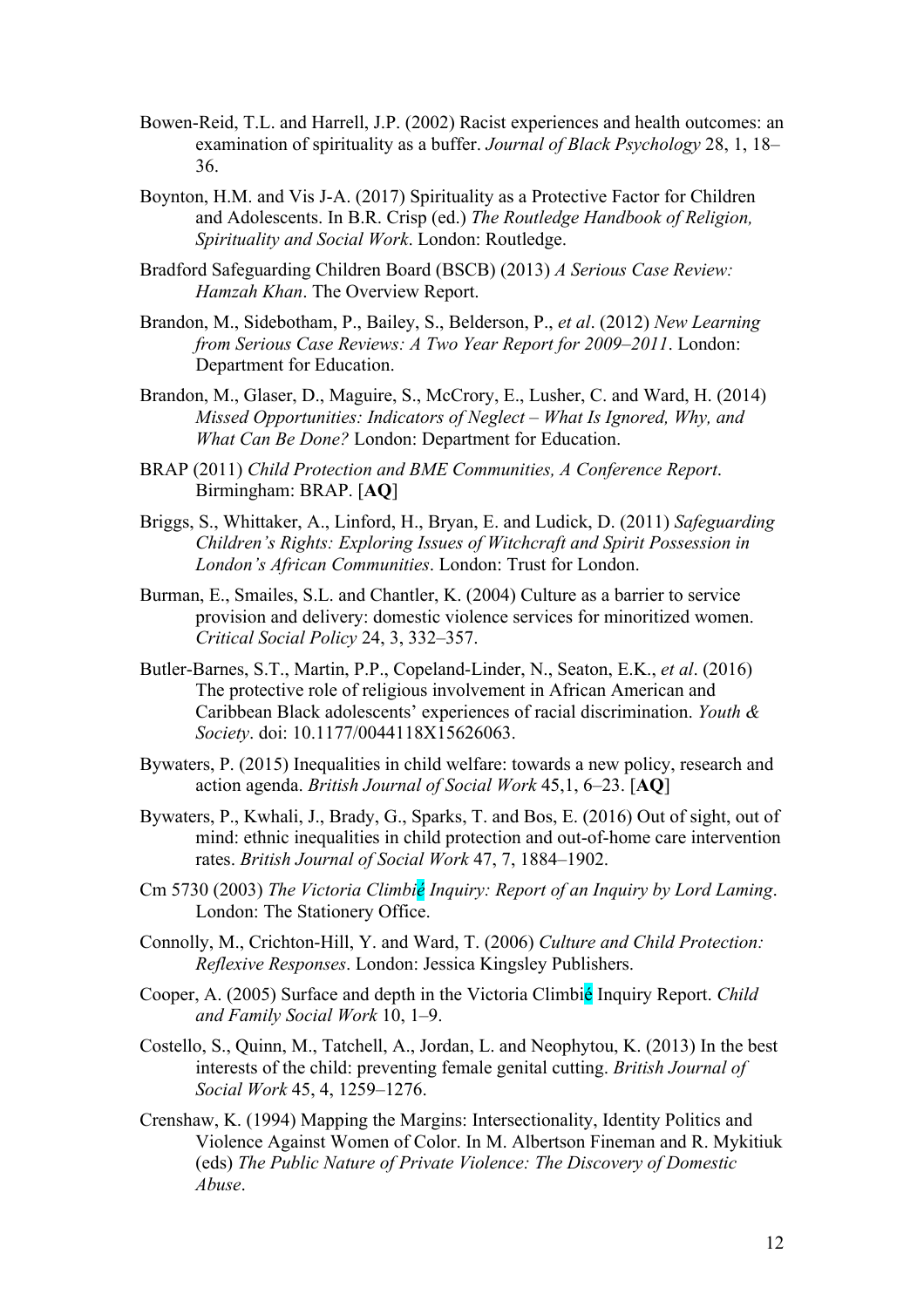- Cushion, S., More, K. and Jewell, J. (2011) *Media Representations of Black Young Men and Boys: Report of the REACH Media Monitoring Project*. London: Department for Communities and Local Government.
- Das, C. (2010) Resilience, risk and protective factors for British-Indian children of divorce. *Journal of Social Science* 25, 1-2-3, 97–108.
- Dorkenoo, E. , Morrison, L. and McFarlane, A. (2007) *A Statistical Study to Estimate the Prevalence of Female Genital Mutilation in England and Wales: Summary Report*. London: Foundation for Women's Health, Research and Development (FORWARD).
- Ferguson, H. (2005) Working with violence, the emotions and the psycho-social dynamics of child protection: reflections on the Victoria Climbié Case. *Social Work Education* 24, 7, 781–795. [**AQ**]
- Frosh, S. (2004) Religious Influences on Parenting. In M. Hoghughi and N. Long (eds) *Handbook on Parenting: Theory and Research for Practice*. London: Sage.
- Furness, S. (2003) Religion, beliefs and culturally competent social work practice. *The Journal of Practice Teaching in Health and Social Work* 5, 1, 61–74. [**AQ**]
- Furness, S. (2005) Shifting sands: developing cultural competence. *Practice* 17, 4, 247–256. [**AQ**]
- Furness, S. and Gilligan, P. (2010a) Social work, religion and belief: developing a framework for practice. *British Journal of Social Work* 40**,** 7, 2185–2202. [**AQ**]
- Furness, S. and Gilligan, P. (2010b) *Religion, Belief and Social Work: Making a Difference*. Bristol: Policy Press. [**AQ**]
- Furness, S. and Gilligan, P. (2012) Faith-based organisations and UK welfare services: exploring some ongoing dilemmas. *Social Policy and Society* 11, 4, 601–612.
- Furness, S. and Gilligan, P. (2012) 'It never came up': encouragements and discouragements to addressing religion and belief in professional practice – what do social work students have to say? *British Journal of Social Work* 44, 3, 763–781.
- Garland, J., Spalek, B. and Chakraborti, N. (2006) Hearing lost voices: issues in researching 'hidden' minority ethnic communities. *British Journal of Criminology* 46, 423–437.
- Gill, A.K. and Brah, A. (2014) Interrogating cultural narratives about 'honour'-based violence. *European Journal of Women's Studies* 21, 1, 72–86.
- Gilligan, P. (2008) Child abuse and spirit possession: not just an issue for African migrants. *Childright* 245, 28–31.
- Gilligan, P. (2009) Considering religion and beliefs in child protection and safeguarding work: is any consensus emerging? *Child Abuse Review* 18, 2,  $94 - 110$ .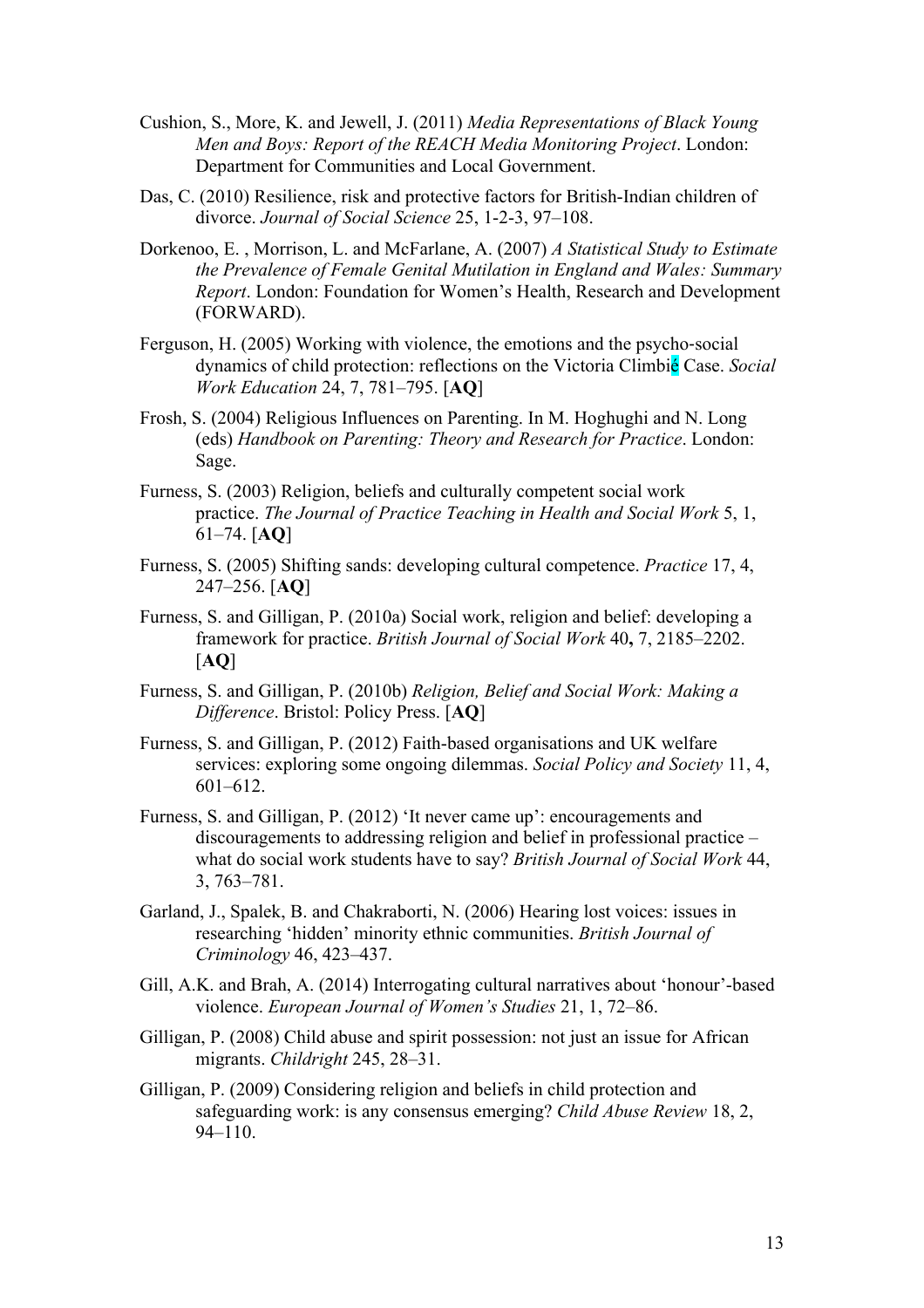- Gilligan, P. (2017) Responding to Child Abuse in Religious Contexts. In B.R. Crisp (ed.) *The Routledge Handbook of Religion, Spirituality and Social Work*. London: Routledge.
- Gilligan, P. and Akhtar, S. (2006) Child sexual abuse among Asian communities: developing materials to raise awareness in Bradford. *Practice* 17, 4, 267–284.
- Gilligan, P. and Furness, S. (2006) The role of religion and spirituality in social work practice: views and experiences of social workers and students. *British Journal of Social Work* 36**,** 4, 617–637. [**AQ**]
- Gunaratnam, Y. (2014) How should we prepare our children for racism? *Independent* 31 January.
- Gupta, A. (2016) Forced Marriage as a Safeguarding Issue. In C. Bernard and P. Harris (eds) *Safeguarding Black Children: Good Practice in Child Protection*. London: Jessica Kingsley Publishers.
- Goggin, E., Werkmeister Rozas, L. and Garran, A.M. (2015) A case of mistaken identity: what happens when race is a factor. *Journal of Social Work Practice* 30, 4, 349–363.
- Harris, P. (2016) Safeguarding Black Children from Female Genetial Mutilitation. In C. Bernard and P. Harris (eds) *Safeguarding Black Children: Good Practice in Child Protection*. London: Jessica Kingsley Publishers.
- Heimlich, J. (2011) *Breaking Their Will: Shedding Light on Religious Child Maltreatment*. New York: Prometheus Books.
- Hirsch, D. (2007) *Experiences of Poverty and Educational Disadvantage*. York: Joseph Rowntree Foundation.
- HM Government (2012) *National Action Plan to Tackle Child Abuse Linked to Faith or Belief*. London: Department for Education. [**AQ**]
- Hodge, D.R. (2017) Spiritual Competence: The Key to Effective Practice with People from Diverse Religious Backgrounds. In B.R. Crisp (ed.) *The Routledge Handbook of Religion, Spirituality and Social Work*. London: Routledge.
- Humphreys, C. Atkar, S. and Baldwin, N. (1999) Discrimination in child protection work: recurring themes in work with Asian families. *Child and Family Social Work* 4, 283–291.
- Hutchinson, A.J., O'Leary, P.J., Squire, J. and Hope, K. (2015) Child protection in Islamic contexts: identifying cultural and religious appropriate mechanisms and processes using a roundtable methodology. *Child Abuse Review* 24, 6, 395–408.
- Hutchinson, A.J. and O'Leary, P.J. (2016) Young mothers in Islamic ccntexts: implications for social work and social development. *International Social Work* 59, 3, 342–358.
- Jivraj, S. and Khan, O. (2013) *Ethnicity and Deprivation in England: How Likely Are Ethnic Minorities to Live in Deprived Neighbourhoods?* ESRC Centre on Dynamics of Ethnicity briefing paper. Accessed on 7 August 2018 at http://hummedia.manchester.ac.uk/institutes/code/briefingsupdated/ethnicityand-deprivation-in-england-how-likely-are-ethnic-minorities-to-live-indeprived-neighbourhoods%20(1).pdf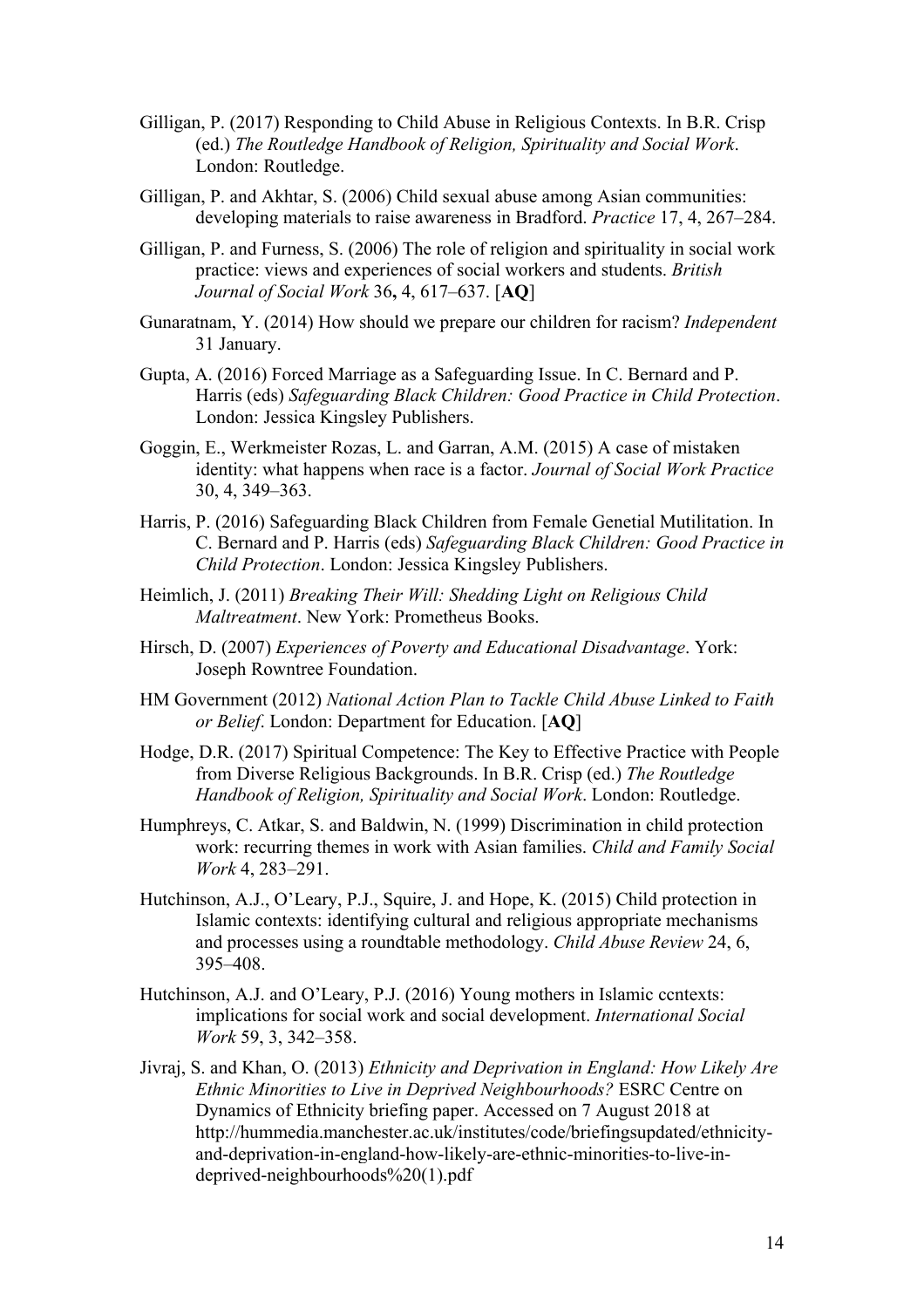- Kanyeredzi, A. (2013) Finding a Voice African and Caribbean Heritage Women Help-Seeking. In Y. Rehman, L. Kelly, and H. Siddiqui (eds) *Moving in the Shadows: Violence in the Lives of Minority Women and Children*. Farnham: Ashgate. [**AQ**]
- Keating, F. and Brown, S. (2016) Mental Health and Black Children. In C. Bernard and P. Harris (eds) *Safeguarding Black Children: Good Practice in Child Protection*. London: Jessica Kingsley Publishers.
- Kelly, Y., Bécares, L. and Nazroo, J. (2013) Associations between maternal experiences of racism and early child health and development: findings from the Millennium Cohort Study. *Journal of Epidemiology and Community Health* 67, 35–41.
- Kogan, S.M., Yu, T., Allen, K.A. and Brody, G.H. (2015) Racial microstressors, racial self-concept, and depressive symptoms among male African Americans during the transition to adulthood. *Journal of Youth Adolescence* 44, 4, 898– 909.
- Krumer-Nevo, M. and Komem, M. (2015) Intersectionality and critical social work with girls: theory and practice. *British Journal of Social Work* 45, 4, 1190– 1206.
- Laird, S.E. (2008) *Anti-Oppressive Social Work: A Guide for Developing Cultural Competence*. London: Sage.
- Modood, T. and Berthoud, R. (1997) *Ethnic Minorities in Britain: Diversity and Disadvantage*. London: Policy Studies Institute.
- Monahan, K. (2007) Cultural beliefs, human rights violations, and female genital cutting. *Journal of Immigrant & Refugee Studies* 5, 3, 21–35.
- National Crime Agency (NCA) (2017) *National Referral Mechanism Statistics – End of Year Summary 2017*. London. 7 April 2017 [**AQ**]
- NSPCC (2014) *Culture and Faith: Learning from Case Reviews*. London: NSPCC.
- Pathan, S. (2016) Islamic spirituality and social work intervention: the person-inrelation approach. *International Social Work* 59, 3, 406–418.
- Pearce, J.J. (2009) *Young People and Sexual Exploitation: It's not Hidden, You just Aren't Looking*. London: Routledge [**AQ**]
- Pearce, J.J. (2011) Working with trafficked children and young people: complexities in practice. *British Journal of Social Work* 41, 8, 1424–1441.
- Pearce, J.J. (2013) What's going on to safeguard children and young people from child sexual exploitation: a review of local safeguarding children boards' work to protect children from sexual exploitation? *Child Abuse Review* 23, 3, 159– 170. [**AQ**]
- Radford, J. (2010) *Serious Case Review. Under Chapter VIII 'Working Together to Safeguard Children'. In Respect of the Death of a Child Case Number 14*. [**AQ**] Birmingham Safeguarding Children's Board.
- RCPCH and CPAG (2017) *Poverty and Children's Health: Views from the Frontline*. London: Royal College of Paediatrics and Child Health.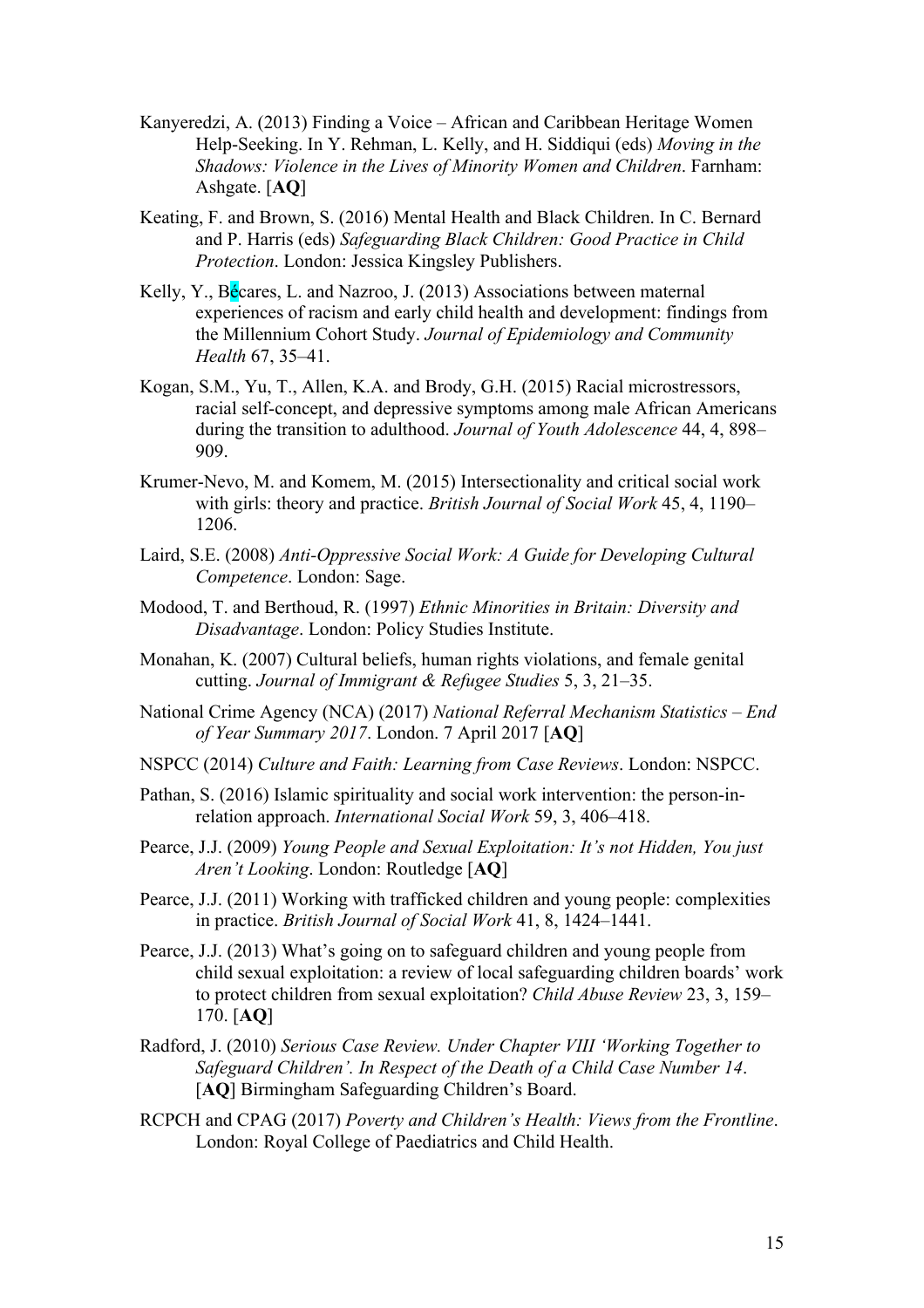- Roach, M. and Momoh, C. (2013) Two Steps Forward, One Step Back: The Fight against Female Genital Mutilation in the UK. In Y. Rehman, L. Kelly and H. Siddiqui (eds) *Moving in the Shadows: Violence in the Lives of Minority Women and Children*. Farnham: Ashgate.
- Rustin, M. (2005) Conceptual analysis of critical moments in Victoria Climbié's life. *Child and Family Social Work* 10, 11–19.
- Sawrikar, P. and Katz, I. (2017) The treatment needs of victims/survivors of child sexual abuse (CSA) from ethnic minority communities: a literature review and suggestions for practice. *Children and Youth Services Review* 79, 166–179.
- Scourfield, J., Warden, R., Gilliat-Ray, S., Khan, A. and Otri, S. (2013) Religious nurture in British Muslim families: implications for social work. *International Social Work* 56, 3, 326–342.
- Secker, E. (2012) Witchcraft stigmatization in Nigeria: challenges and successes in the implementation of child rights. *International Social Work* 56, 1, 22–36.
- Secker, E. and Rehman. Y. (2013) Possession or Oppression: Witchcraft and Spirit Possession Accusations as a Form of Ritual Abuse of Children and Women. In Y. Rehman, L. Kelly and H. Siddiqui (eds) *Moving in the Shadows: Violence in the Lives of Minority Women and Children*. Farnham: Ashgate.
- Sellers, R.M., Copeland-Linder, N., Martin, P. and L'Heureux Lewis, T. (2006) Racial identity matters: the relationship between racial discrimination and psychological functioning in African American adolescents. *Journal of Research on Adolescence* 16, 2, 187–216.
- Shelley, C. (2013) Beating children is wrong, isn't it? Resolving conflicts in the encounter between religious worldviews and child protection. *Ecclesiastical Law Journal* 15, 2, 130–143. [**AQ**]
- Siddiqui, H. (2013) 'True Honour': Domestic Violence, Forced Marriage and Honour Crimes in the UK. In Y. Rehman, L. Kelly and H. Siddiqui (eds) *Moving in the Shadows: Violence in the Lives of Minority Women and Children*. Farnham: Ashgate.
- Sidebotham, P., Bailey, S., Belderson, P. and Brandon, M. (2011) Fatal child maltreatment in England, 2005–2009. *Child Abuse and Neglect* 35, 4, 299– 306.
- Stobart, E. (2006) *Child Abuse Linked to Accusations of 'Possession' and 'Witchcraft'*. London: DfES.
- Stock, L., Acquah, D., Molloy, D. and Piergallini (2017) *Inter-Parental Relationships, Conflict and the Impacts of Poverty: An Overview*. London: Early Intervention Foundation.
- Stokes, J. and Schmidt, G. (2011) Race, poverty and child protection decisionmaking. *British Journal of Social Work* 41, 6, 1105–1121.
- Suárez, Z.E. and Lewis, E.A. (2013) Spirituality and Culturally Diverse Families: The Intersection of Culture, Religion and Spirituality. In E.P Congress (ed.) *Multicultural Perspectives in Social Work Practice with Families*. 3rd edition. New York: Springer Publishing Company.